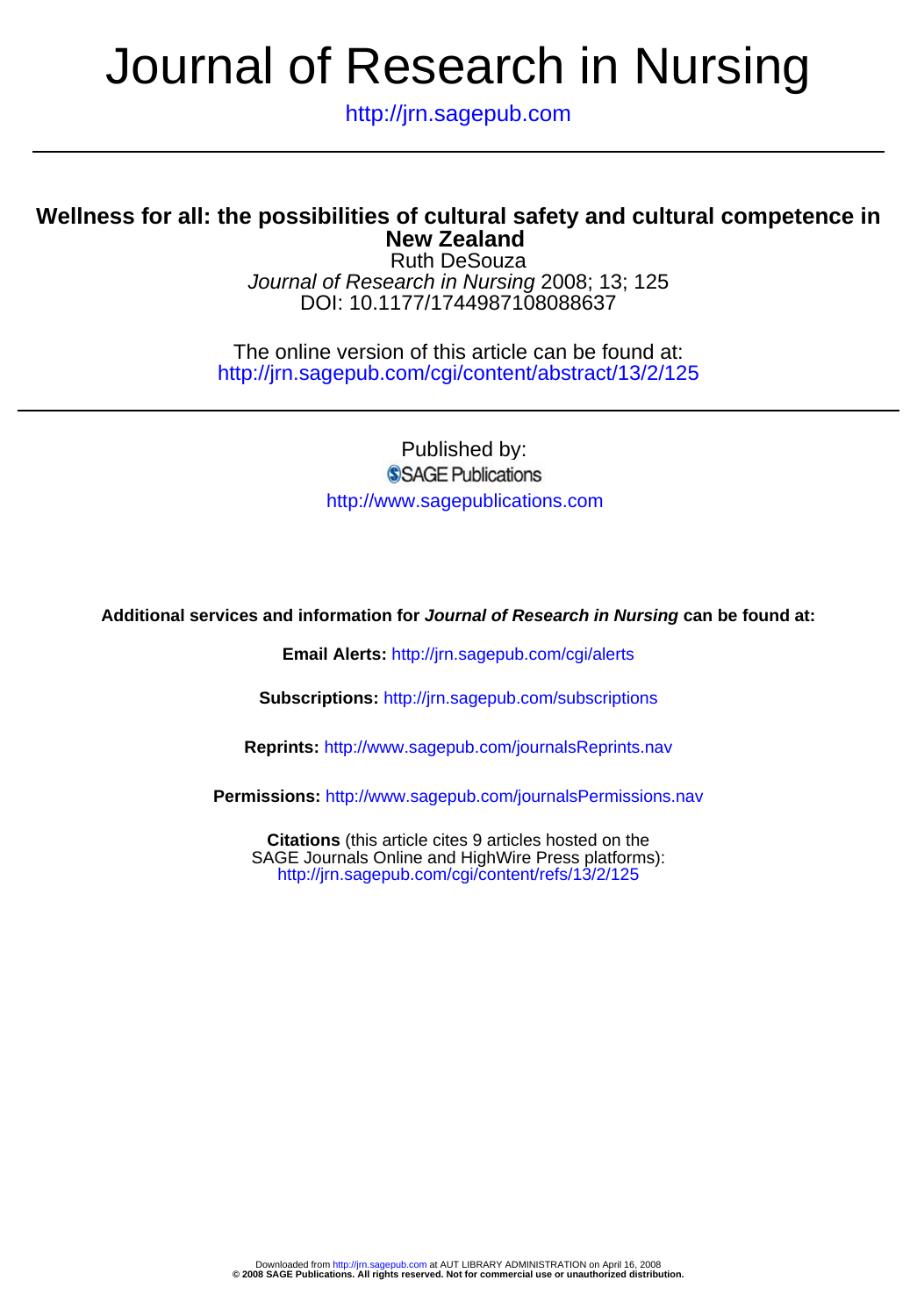FOCUS

## Wellness for all: the possibilities of cultural safety and cultural competence in New Zealand

Journal of Research in Nursing ©2008 SAGE PUBLICATIONS Los Angeles, London, New Delhi and Singapore VOL 13 (2) 125–135 DOI: 10.1177/ 1744987108088637

### **Ruth DeSouza**

Centre Co-ordinator/Senior Research Fellow Centre for Asian and Migrant Health Research, National Institute for Public Health and Mental Health Research, AUT University, Auckland, New Zealand

Abstract Responses to cultural diversity in nursing need to consider the theory and practice developments of the profession, whilst also responding to broader social and historical process that prevent marginalised groups from utilising universal health services. A combination of approaches is suggested in this paper to meet these two imperatives. Cultural safety is one indigenous New Zealand nursing approach derived in response to inequalities for Maori, whereas cultural competence is an imported paradigm derived from a multicultural context. Furthermore, research and dialogue are required to examine points of complementarity and tension. This paper offers a beginning for this process.

Key words cultural diversity; New Zealand; cultural safety; cultural competence

#### Introduction

Indigenous Maori of New Zealand have a proverb "Taua raurau, Taku raurau, ka Ora te Iwi" which translates as 'with your food and my food we will feed the people'. The development of innovative and institutional responses to cultural diversity in New Zealand hold much promise not only for local nursing theory and practice development, but also for interdisciplinary and international consideration. In this paper, I argue that a triangulation of approaches is required that addresses not only the theory and practice demands of the nursing profession but also the social and ethical imperatives that can rectify the unfair burden of health inequalities disproportionately affecting Maori and other ethnic groups.

Focussing on New Zealand and an indigenous response to diversity called cultural safety, I suggest that this political, structural and social approach, which values and

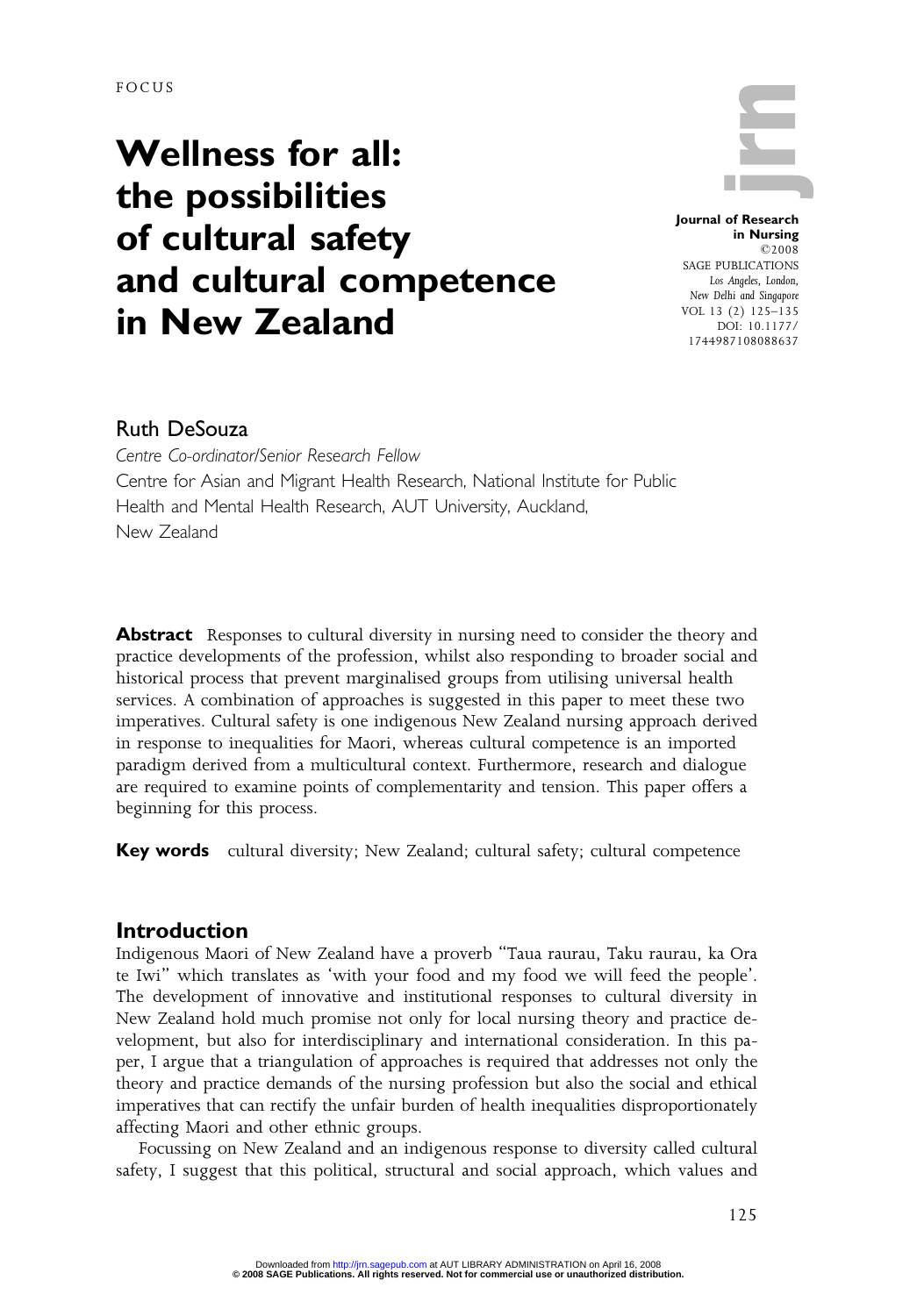privileges the indigenous people of the land through a commitment to the Treaty of Waitangi is needed. However, international cultural competence paradigms can provide operational guidance for nurses and organisations in practice settings in a way that assists with the implementation of cultural safety rather than neutralises it. The article begins with a brief overview of the changing demographics of New Zealand, followed by a discussion of the unique status of Maori in New Zealand and their over-representation in negative health statistics which is thought to be directly related to colonisation. An overview of health issues for Pacific peoples and Asian communities is provided to contextualise the need for the implementation of responsive approaches to advance health for communities who experience barriers to accessing health services. Cultural safety is then outlined as an approach to rectify workforce issues that contribute to health disparities for Maori, with an in-depth discussion of Nursing Council of New Zealand principles that comprise cultural safety. The place of the Treaty of Waitangi in health is then discussed with a focus on partnership, protection and participation, and lastly the movement away from deficit models to a focus on health gain and development is promoted. It is suggested that both cultural safety and competence could be utilised to enhance access and responsiveness to marginalised communities.

#### **Demographics**

New Zealand, traditionally a bicultural country, is becoming increasingly diverse in terms of ethnicity, religion and language, which has implications for its responsibilities to its indigenous population and its relationships with newer migrant and refugee communities. The 2001 Census noted that 67.6% of the population of people in New Zealand were European New Zealanders, 14.6% Maori, 6.9% Pacific peoples, 9.2% Asians, 0.9% Middle Eastern, Latin American and African people and 11.1% of people called themselves 'New Zealanders' (Statistics New Zealand, 2006). Of these groups of people, Asians are the fastest growing category, increasing by around 140% over the last 10 years. Their numbers are predicted to increase by 122% by  $2021$ , whereas Pakeha<sup>a</sup> will increase by 1%, Maori 28% and Pacific people 58% (Statistics New Zealand, 2006).

#### Maori health

Maori are the indigenous people of Aotearoa/New Zealand whose relationship with Pakeha is defined in Te Tiriti o Waitangi/The Treaty of Waitangi, a document signed in 1840 by the British Crown and Maori Chiefs. The Maori translation of Te Tiriti o Waitangi is acknowledged as the founding document of Aotearoa/New Zealand and forms the basis for biculturalism, which Sullivan (1994) defined as equal partnership between two groups, where Maori are acknowledged as tangata whenua<sup>b</sup>. The principles of the Treaty of Waitangi are enshrined in health through the New Zealand Public Health and Disability Act 2000, and the duties and obligations of the Crown and its agents are to ensure that they:

- develop partnerships with Maori;
- both recognise and provide for Maori interests;

 $^{\rm a}$  Maori word for person of European ancestry.  $^{\rm b}$  People of the land.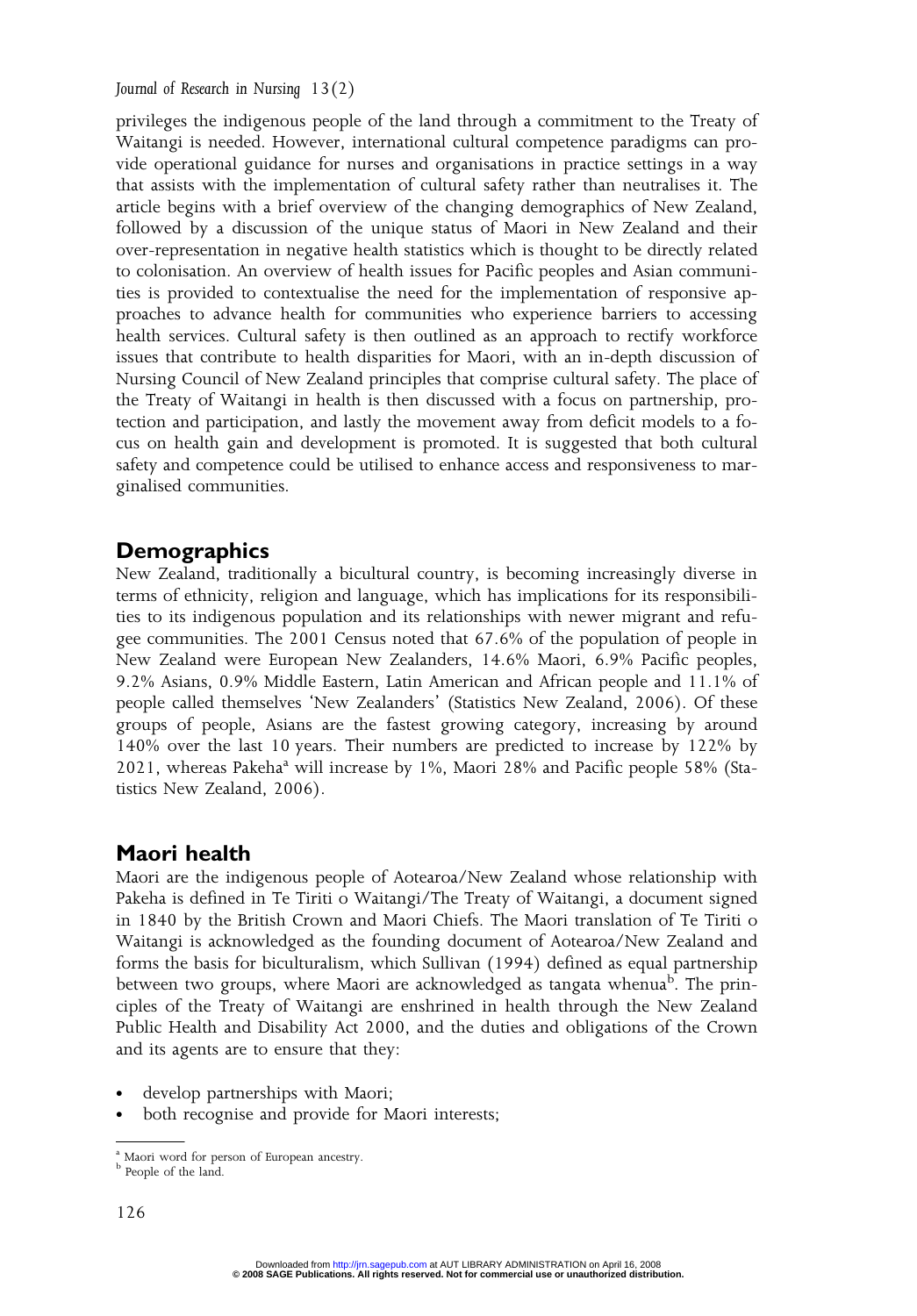- are responsive to the needs of Maori;
- ensure equal opportunities for Maori including recognition and active support of kaupapa initiatives (Nursing Council of New Zealand, 2005; New Zealand Psychologists Board, 2006).

Despite their unique status in Aotearoa/New Zealand, Maori are over-represented in negative health care statistics and experience significant health disparities (Ajwani, et al., 2003). Like other ethnic groups, they experience barriers to access and inclusion, but importantly also face threats to their sovereignty and self-determination. Issues such as legal ownership of resources, specific property rights and fiscal compensation are also fundamental to Maori well-being. Reducing inequalities in health status for Maori is a prominent goal in the New Zealand Health Strategy, and accessible and appropriate services are a key objective (Ministry of Health, 2000a). He Korowai Oranga—Māori Health Strategy (Ministry of Health, 2002) has as one of its aspirations to ensure accessible and appropriate services for Maori. Access barriers for Maori include: cost, availability of quality care, culturally appropriate services, travel, referral patterns for major operations, the organisation of outpatient services and the assumptions of health professionals about the behaviour of Maori. The strategy recommends that both mainstream services are improved and Maori services developed. Maori providers play a pivotal part in improving access, and the effectiveness and appropriateness, of health and disability services, especially those that practise Maori views of health and healing (Ministry of Health, 2002).

Health disparities between Maori and non-Maori are thought to be strongly linked with health professional behaviour (McCreanor and Nairn, 2002; Bacal, et al., 2006). Research suggests that there are differences in access 'to' health care and 'through' health care for Maori (Ellison-Loschmann and Pearce, 2006). Maori become sicker for longer periods and have shorter lives (Bacal, et al., 2006). Maori are likely to experience fewer referrals and diagnostic tests than non-Maori. In primary care, Maori are seen for a shorter time, offered less treatment and prescribed fewer secondary services, such as physiotherapy. Compounding poor health outcomes are a paucity of Maori health professionals. Only 2.3% of medical practitioners are Maori (when Maori make up 14.6% of the population) meaning that Maori are more likely to be seen by non-Maori health professionals. However, initiatives are underway to improve Maori health workforce recruitment and retention through Maori leadership, mentorship, peer support and comprehensive support within study programmes and between the interfaces of school, study and work (Ratima, et al., 2007).

#### The health of Pacific peoples

Pacific peoples represent over 20 different cultures and comprise 6% of the New Zealand population. Compared to the total New Zealand population, Pacific peoples have poorer health status, are more exposed to risk factors for poor health and experience barriers to accessing health services (Ministry of Health and Ministry of Pacific Island Affairs, 2004). Pacific peoples in New Zealand have a life expectancy at birth of approximately 62.5 years, about 4 years less than the national average (Ministry of Health and Ministry of Pacific Island Affairs, 2004). In addition, Pacific peoples are the least likely of any ethnic group to access primary care; their rates of avoidable deaths and hospitalisations and ambulatory-sensitive hospitalisations are higher than non-Pacific populations (Ministry of Health, 2004). There is a need to improve access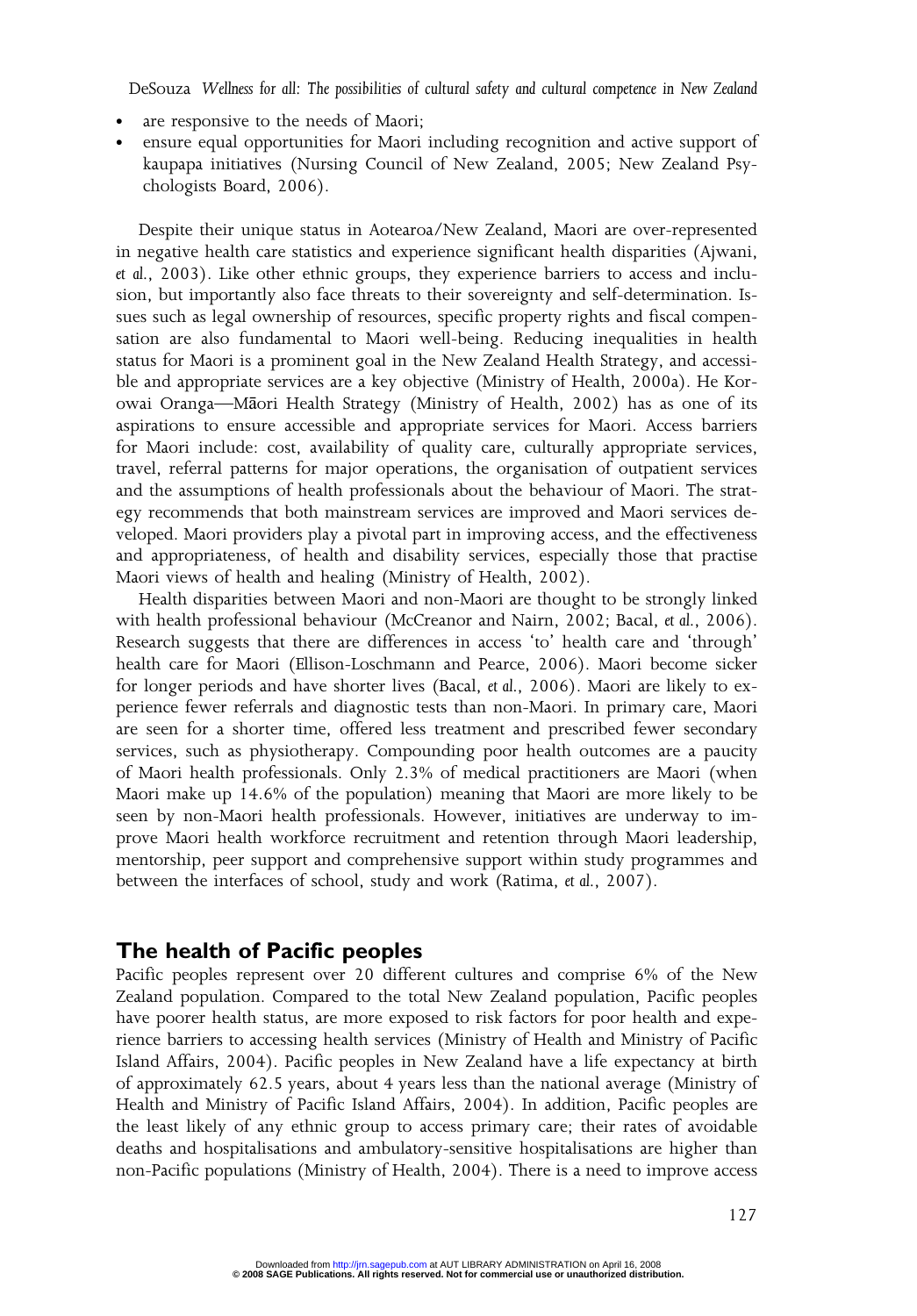for Pacific peoples to specialist services, such as acute and elective services (Ministry of Health, 2000b). Thus, better access to more effective primary health care, relevant disability services and specialist services are important interventions.

Innovative health models that promote holism and continuity have been developed to address Pacific health concerns (Crawley, et al., 1995; Pulotu-Endeman, 1997; Tamasese, et al.,1997). Two key mechanisms have been advanced to improve social and economic outcomes for Pacific peoples. These are to improve 'the responsiveness and accountability of public sector agencies to Pacific health needs and priorities, and to build the capacity of Pacific peoples, through provider, workforce and professional development, to deliver health and disability services and to develop their own solutions to health issues' (Mental Health Commission, 2001, p. 15). In addition to increasing the responsiveness of mainstream services, 'for Pacific by Pacific' services are advocated to strengthen Pacific provider infrastructures and increase capacity and capability. Such amendments will provide Pacific peoples with both incentive and opportunity to access high-quality and culturally competent health care and disability support services (Ministry of Health, 2000b).

#### The health of Asian peoples

Within the category Asian in New Zealand, Chinese people are the largest ethnic group, making up 2.2% of the total New Zealand population, followed by Indian people who are the second largest at 1.2% (Statistics New Zealand, 2002). Research on barriers to access to services has identified communication difficulties and knowledge gaps (DeSouza and Garrett, 2005). Earlier research identified language and a variety of cultural barriers to accessing health services (Abbott, et al., 2000; Abbott, et al., 2003). Evidence is growing that Asians under-utilise health services (Scragg and Maitra, 2005):

- Asians are less likely than other New Zealanders, Maori and Pacific peoples to have visited a health practitioner (or service) when they are first unwell;
- Asians are less likely than Europeans to visit a health practitioner (general practitioner, specialist, nurse or complementary healer) about a chronic disease;
- Asian women are less likely than other New Zealand women to have had a mammogram or cervical screening test in the last 3 years;
- Asians are less likely than all New Zealanders to use any type of telephone helpline in the previous 12 months.

#### Cultural safety

Cultural safety has been an indigenous nursing response to the poor recruitment and retention of Maori nurses (Nursing Council of New Zealand, 2002). The concept was introduced into nursing and midwifery curricula by the Nursing Council of New Zealand in 1992, and it has led to an expectation that nurses practise cultural safety. The focus is on health professional behaviours and institutional responses rather than consumers, and there is an emphasis on the recipient of care describing whether services rendered are safe or unsafe. Put simply, 'unsafe practitioners diminish, demean and disempower those of other cultures, whilst safe practitioners recognize, respect and acknowledge the rights of others' (Cooney, 1994, p. 6).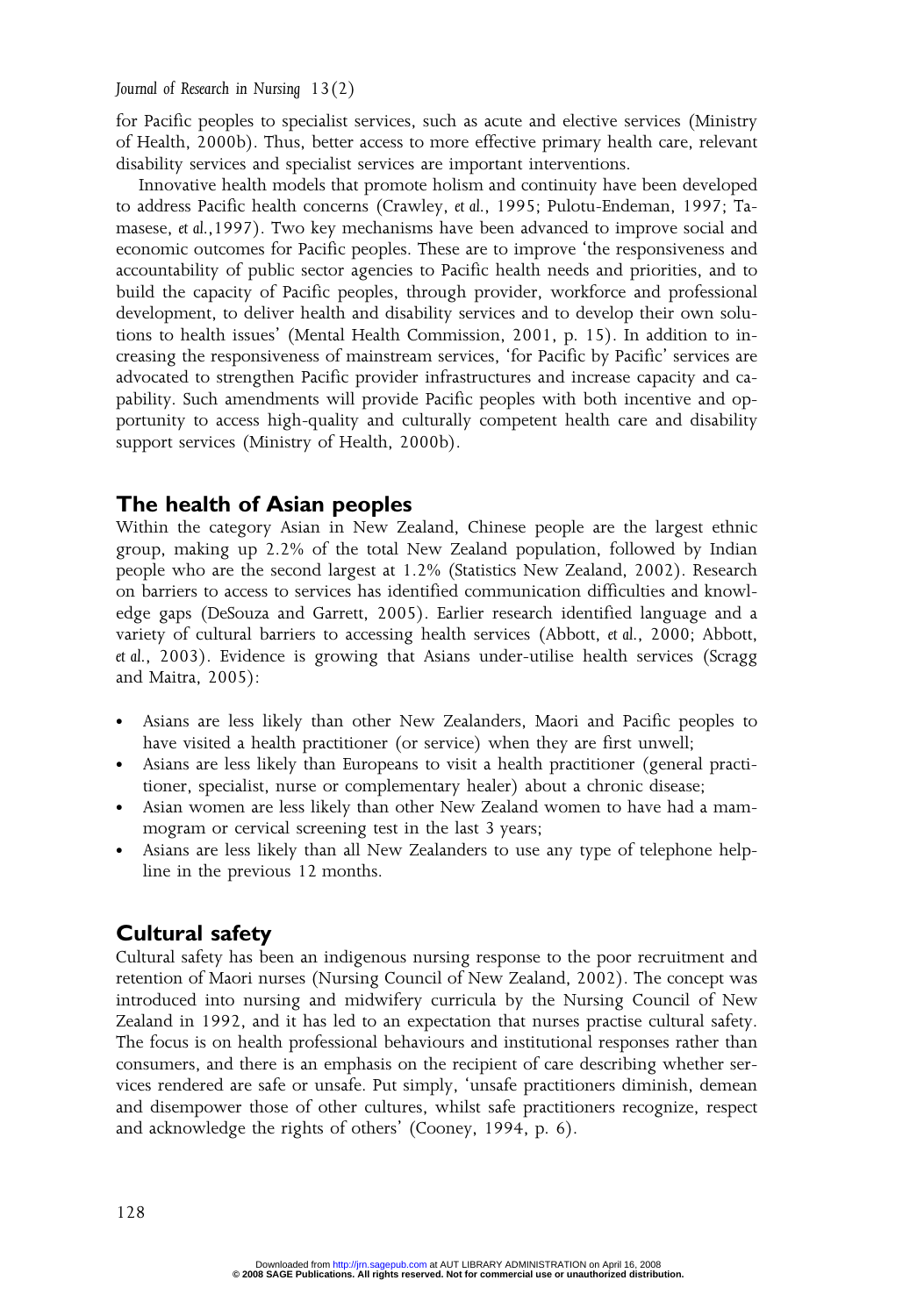Nursing Council of New Zealand's (2005, p. 4) definition of cultural safety is:

The effective nursing practice of a person or family from another culture, and is determined by that person or family. Culture includes, but is not restricted to, age or generation; gender; sexual orientation; occupation and socioeconomic status; ethnic origin or migrant experience; religious or spiritual belief; and disability.

The nurse delivering the nursing service will have undertaken a process of reflection on his or her own cultural identity and will recognise the impact that his or her personal culture has on his or her professional practice. Unsafe cultural practice comprises any action, which diminishes, demeans or disempowers the cultural identity and well-being of an individual.

Cultural safety has been broadened to apply to any person or group of people who may differ from the nurse/midwife because of socioeconomic status, age, gender, sexual orientation, ethnic origin, migrant/refugee status, religious belief or disability (Ramsden, 1997), but the focus remains primarily on ethnicity (Nursing Council of New Zealand, 2005). In New Zealand, the cultural safety model has been integral to nurse education for over 10 years.

Cultural safety goes beyond describing the practices of other ethnic groups, because such a strategy can lead to a checklist mentality that essentialises group members (Nursing Council of New Zealand, 2002). Furthermore, a nurse having knowledge of a client's culture could be disempowering for a client who is disenfranchised from their own culture, and could be seen as the continuation of a colonising process that is both demeaning and disempowering (Ramsden, 2002) or appropriating (Allen, 1999). Culturally safe nurses focus on self-understanding and the emphasis is on what attitudes and values nurses bring to their practice. A key tenet is that 'a nurse or midwife who can understand his or her own culture and the theory of power relations can be culturally safe in any context' (Nursing Council of New Zealand, 2002, p. 8). Ramsden (2002) describes a progression towards culturally safe practice in three steps as follows:

- 1. cultural awareness, which involves understanding that there is difference;
- 2. cultural sensitivity, where difference is legitimated and leads to self-exploration;
- 3. cultural safety is the outcome of nursing and midwifery education, where safe service is defined by recipients of care.

#### Principles of cultural safety

Four main principles are central to cultural safety. Principle one focuses on improving the health status of New Zealanders and emphasises health gains and positive health outcomes. In addition, it requires that nurses acknowledge the beliefs and practices of those who differ from them through age or generation, gender, sexual orientation, occupation and socioeconomic status, ethnic origin or migrant experience, religious or spiritual belief and disability (Nursing Council of New Zealand, 2005). Principle two focuses on a culturally safe nursing workforce by emphasising the significance of power relationships and the need for nurses to undertake a careful process of institutional and personal analysis of power relationships. It also involves empowering the users of the service and ensuring that nurses recognise their own diversity and how this might impact on any person who differs in any way from themselves. Lastly, this principle emphasises moving beyond tasks to being relationship focussed and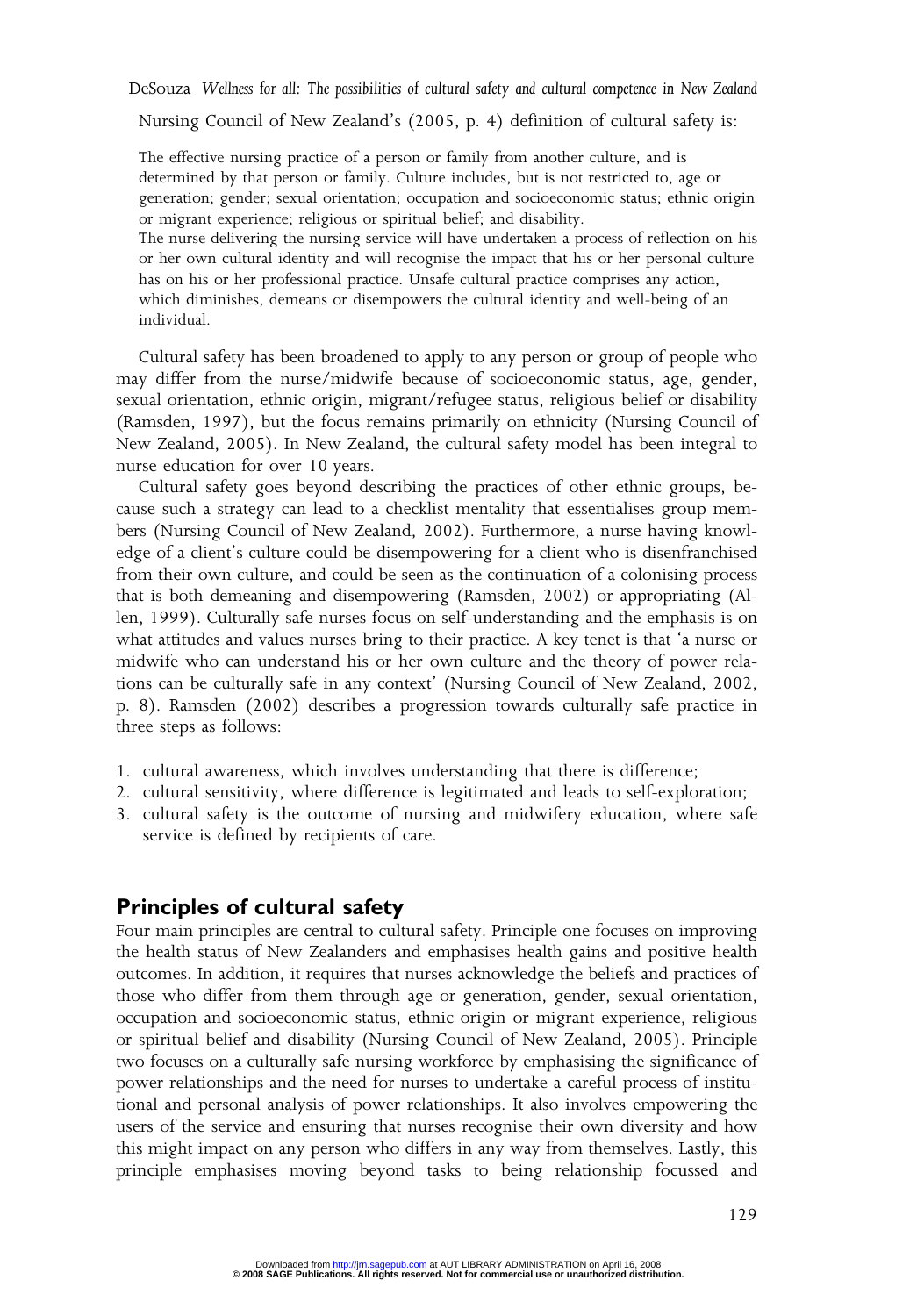responsive to the diverse needs of service users in such as way that it is defined as being safe by the recipient of care.

Principle three requires a broad application of cultural safety to encompass recognising inequalities within health care interactions that are reflective of historical and social inequalities in health. It also asks that cause and effect relationships of history, political, social and employment status, housing, education, gender and personal experience upon people who use nursing services are addressed. It insists that the legitimacy of difference and diversity in human behaviour and social structure is accepted, together with accepting that the attitudes and beliefs, policies and practices of health and disability service providers can act as barriers to service access. Lastly, this principle includes quality improvement in service delivery and consumer rights.

Finally, principle four states that cultural safety has a close focus on the nurse as a bearer of his/her own culture, history, attitudes and life experiences and the response other people make to these factors. It challenges nurses to examine their practice carefully; recognising that the power relationship in nursing is biased toward service providers and that there is a need to balance power relationships in practice so consumers receive an effective service.

Cultural safety also includes an emphasis on preparing nurses to resolve any tension between the cultures of nursing and the people using services so as to provide equitable, effective, efficient and acceptable service delivery, which minimises risk to people. Lastly, self understanding as well as the rights of others and legitimacy of difference should provide the nurse with the skills to work with all people who are different from them.

### The Treaty of Waitangi/Te Tiriti o Waitangi and Maori health

In understanding the place of cultural safety in nursing education and practice, it is important to consider the relationship between the Treaty of Waitangi/Te Tiriti o Waitangi, Maori health and cultural safety in New Zealand (Nursing Council of New Zealand, 2005). The principles of the Treaty encapsulate notions of partnership, protection and participation (Royal Commission on Social Policy, 1988).

- Maori self-determination and the right to development, autonomy and authority.
- Partnership and the notion of health as a taonga (treasure) that must be protected through ensuring that services are appropriate and acceptable.
- Beliefs and practices are acknowledged and diversity within Maori is noted.
- The rights of Maori to equitable access and participation are prominent leading to equality of outcomes.

Nurses should be active Treaty partners who are able to critically analyse the treaty and apply its principles. In terms of Maori health, there is a turning away from the dominant discourses of deficit and the individualising of health concerns, to the advancement of the notion that poor health for Maori is a result of the processes of colonisation and the loss of cultural beliefs, practices and language (Nursing Council of New Zealand, 2005; Swindells, 2006) In alignment with policy agendas where there is a desire to achieve balance between 'realising potential' and 'remedying deficit' (Swindells, 2006), Maori health gain and development is prioritised, and there is a focus on reducing and eliminating health inequalities that affect Maori. Nursing has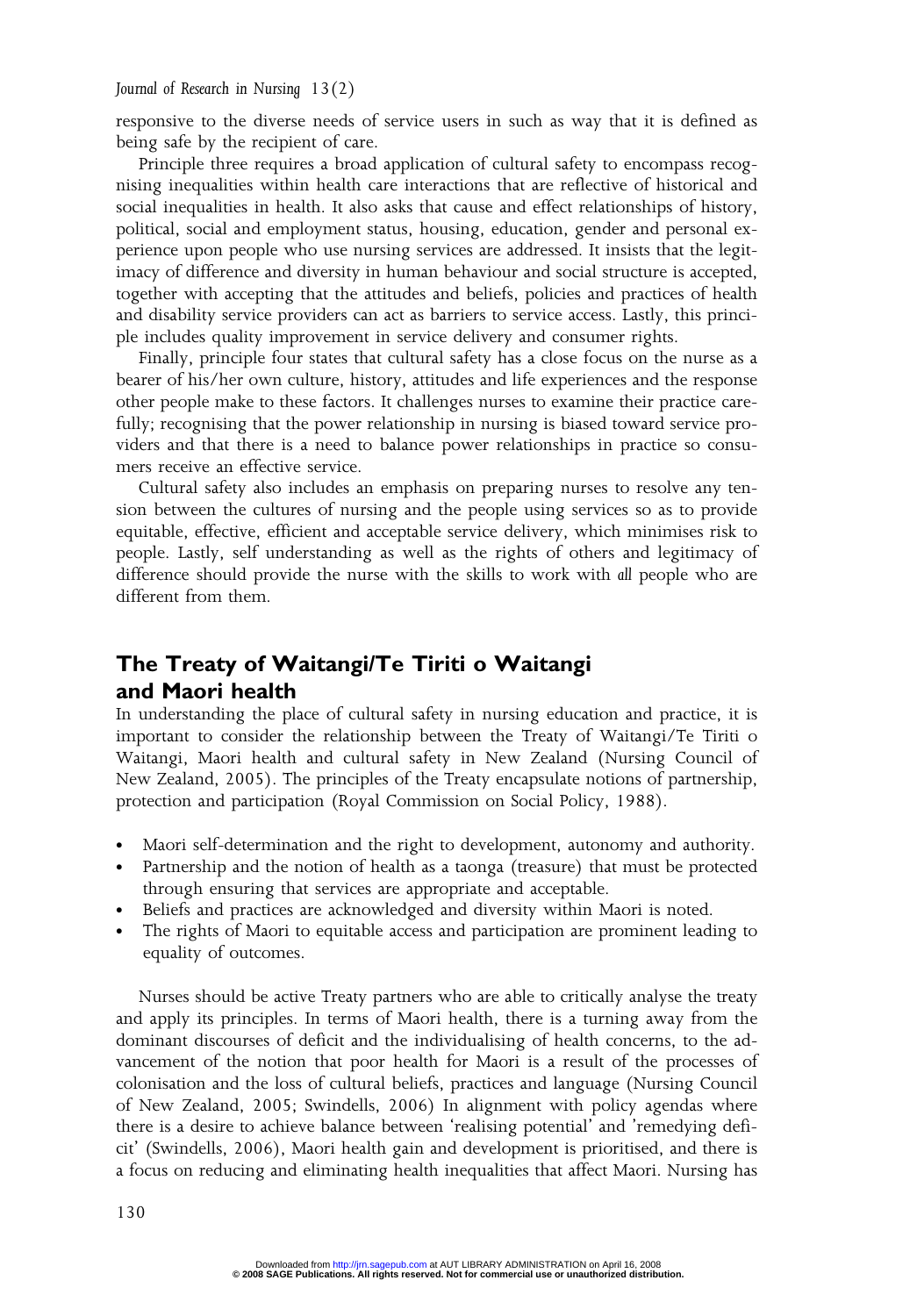a social mandate to improve access for Maori in all aspects, to be responsive and to ensure the Treaty forms the basis of practice. Essentially, the Treaty has a unique place in nursing practice in New Zealand and is fundamental to improving Maori health.

#### Concerns about cultural safety

Cultural safety has been a highly political development in New Zealand, and it experienced a trial by media, where Pakeha have been constructed as disadvantaged victims of political correctness (Wepa, 2001). There is concern that despite being a compulsory component of nursing and midwifery education, little research-based evidence is available to demonstrate an improvement in cultural appropriateness and responsiveness of New Zealand health care services or the improvement in the health and care of Maori (Johnstone and Kanitsaki, 2007). Johnstone and Kanitsaki (2007) add that they remain concerned about the seemingly narrow focus on biculturalism and the lack of theorising and critique. However, one could argue that if New Zealanders cannot have a relationship with one 'other', how they can have relationships with many 'others' (Butt, 2005).

#### Cultural competence

The term 'Cultural competence' originates from Transcultural Nursing developed by Madeleine Leininger. Borrowing from anthropology, the aim was to develop a model that encouraged nurses to study and understand cultures other than their own (Leininger, 1995). The significance of cultural competence as a concept in New Zealand has grown with the introduction of the Health Practitioners Competence Assurance Act (2003). Cultural competence can be defined as 'the ability of systems to provide care to patients with diverse values, beliefs and behaviours, including tailoring delivery to meet patients' social, cultural and linguistic needs' (Betancourt, et al., 2002, p. v). In the following section, I propose some operational strategies for increasing responsiveness to diverse groups using a cultural competence framework of clinical competence, organisational cultural competence and systemic cultural competence (Betancourt et al., 2002).

Clinical cultural competence Clinical cultural competence refers to the relationship between health providers and clients (Betancourt, et al., 2002) and can be enhanced through staff training and workforce development, outreach to marginalised communities and developing standards, measures and indicators. Hiring staff that reflect the community that they serve can enhance access to services; however, ensuring that staff receive education and training in culturally appropriate service delivery at all levels (United States Department of Health and Human Services' (HHS) Office of Minority Health (OMH), 2000) within mainstream services is also necessary. Some organisations, such as the Accident Compensation Corporation (ACC), suggest the need for staff to be familiar with Maori concepts and customs, preferences for care, communication skills, health frameworks, models of health and training (Accident Compensation Corporation, 2004; Accident Compensation Corporation, undated). However, such an approach conflicts with cultural safety, which emphasises self-knowledge. Communication skills are outlined as being fundamental to client satisfaction with care and acceptability of treatment and establishing effective face-to-face relationships.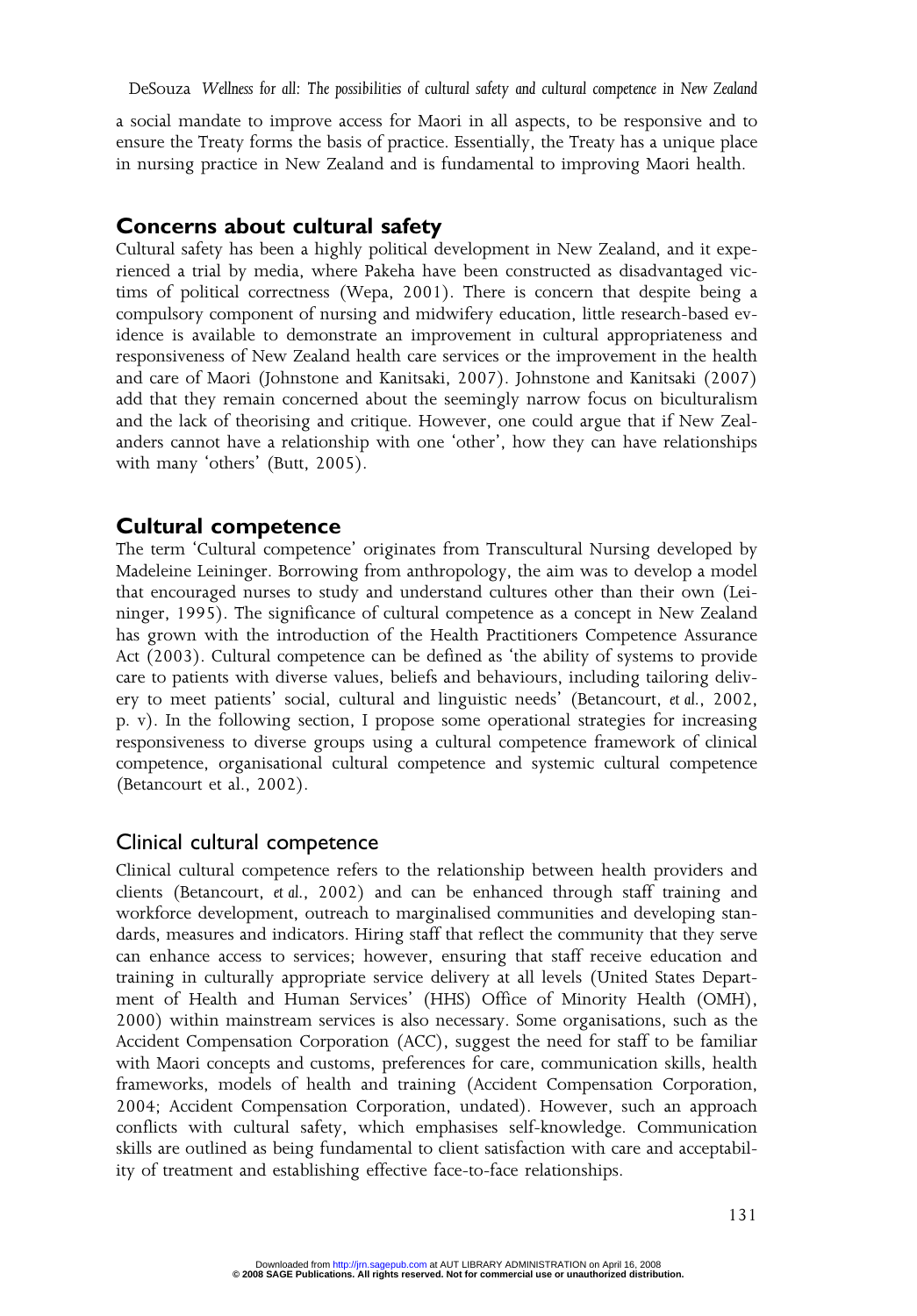Developing bilingual outreach workers whose role is specifically education and training within the respective community, can enhance access to services and improve participation in treatment decisions. Developing standards, measures or indicators can increase accountability to stakeholders through reporting back against key indicators. It is also important to develop responsiveness strategies for emerging communities, through undertaking baseline reviews or self-assessments of diversity activities and integrating appropriate measures into internal audits, performance improvement programmes, patient satisfaction assessments and evaluations. Such an undertaking would result in identifying opportunities for improvement and the development of areas for further action, programmes and activities. Consumer and community surveys could also be developed that are culturally appropriate and other methods of obtaining input can also assist in quality improvement activities.

Organisational cultural competence Organisational cultural competence involves strategies that maximise diversity and incorporate leadership and workforce issues. Specifically, ethnic matching and working with communities. The lack of diversity in health care leadership and the workforce has been identified as a barrier to culturally competent care, and studies have shown that health care quality and racial and ethnic diversity are linked (Betancourt, et al., 2002). In addition, there is an increasing call for people to receive services from people who are 'in tune' or match culturally and who reflect the client group they serve. Importantly, organisations should put in place strategies to recruit, retain and promote diverse staff at all levels (United States Department of Health and Human Services' (HHS) Office of Minority Health (OMH), 2000). However, without structural change and critical reflection on how structures work to serve dominant groups this strategy could be a token nod to diversity without enhancing cultural competence at all.

Collaborative and participatory partnerships have been identified as a mechanism for facilitating community involvement that takes into account community interests, aspirations and needs. This could take the form of both formal and informal processes (United States Department of Health and Human Services' (HHS) Office of Minority Health (OMH), 2000), integrating services into community centres to make them more accessible and visible. Creating opportunities for governance roles to enhance participation and provide strategic advice on issues related to Maori, Pacific or Asian communities. Other consulting strategies could be community advisory meetings, ad hoc community meetings, focus groups and informal conversations. Involvement and input could also be into policy, marketing, evaluation and communication strategies (United States Department of Health and Human Services' (HHS) Office of Minority Health (OMH), 2000). Partnerships could also be developed for assertive outreach and developing communication strategies with communities.

Systemic cultural competence<br>At the system level, the structures of the health care system are attended to and include strategies, such as ethnicity data collection and strategic planning. Ethnicity data collection can assist in the planning of improvements to services by comparing access to services and outcomes of care. Furthermore, ethnicity data collection provides a mechanism for monitoring the demographics of clients, which in turn can reflect staff recruitment strategies, which then reflect the demographics of the community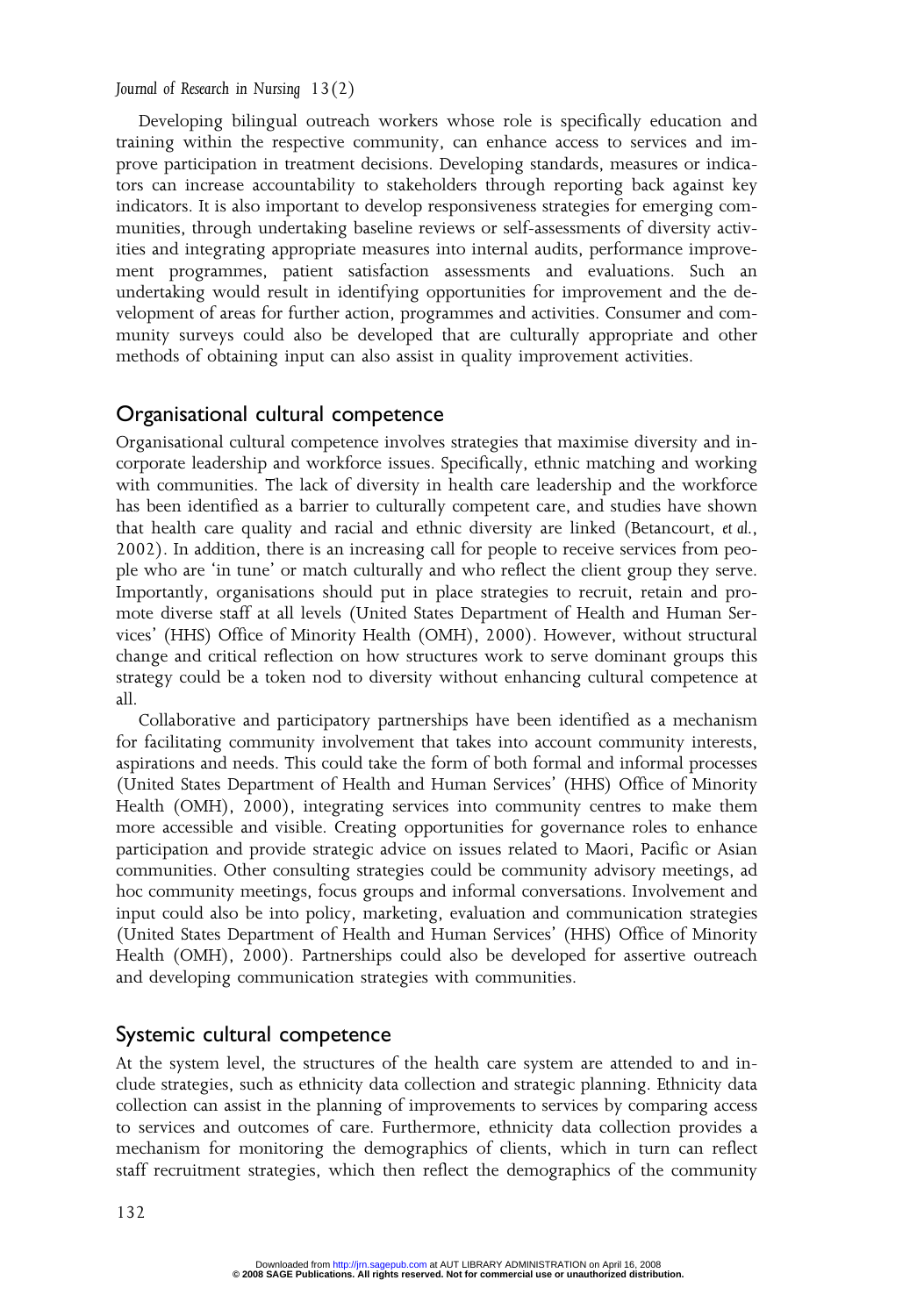being served. The cornerstone of ethnicity data collection as a means of ensuring that health outcomes are improved and health disparities reduced is reinforced in the New Zealand Health Strategy (Ministry of Health, 2000a), where information management and technology are viewed as pivotal to the wellbeing of communities. Improving the quality of information assists health outcomes by providing timely and relevant clinical information as well as providing communities with better access to information about their health or health care services, which can contribute to decisionmaking regarding local health services. To this end, a standardised national approach to ethnicity data collection has been developed to assist this (Ministry of Health, 2003).

Strategic planning provides a mechanism for defining the activities, policy and goals that are relevant, as well as to identify, monitor, and evaluate system features that may warrant implementing new policies or programs consistent with the overall mission. In New Zealand District Health Boards (DHBs) are responsible for ensuring the provision of publicly funded health and disability support services for the population of a specific geographic area. The election process for DHBs ensures that community voices are present in decision-making. Appointments to boards ensure that Maori membership is proportional to the number of Maori in the DHB's resident population and that gender and ethnic mixes are considered. Each DHB also has three statutory advisory committees made up of members of the public and DHB board members. Consultation with each DHB's population is required when District Strategic Plans are written (Ministry of Health, 2006).

#### Linguistic competence

Neither cultural safety nor cultural competence incorporate linguistic competence. English language proficiency is key to accessing services for English as additional language speakers (DeSouza and Garrett, 2005). Linguistic competence could be achieved by providing bilingual/bicultural staff; foreign language interpreting services; having link workers/advocates; materials developed and tested for specific cultural, ethnic, and linguistic groups; translation services including those of: (a) legally binding documents (for example, consent forms), (b) hospital signage, (c) health education materials, (d) public awareness materials and campaigns; and ethnic media in languages other than English, for example, television, radio, internet, newspapers and periodicals (Szczepura, 2005).

#### **Conclusions**

There are areas where cultural safety and cultural competence are philosophically in tension with each other. For example, cultural competence emphasises learning about the culture of the patient, whereas cultural safety emphasises the importance of recognition of oneself as a culture and power bearer. Cultural safety has developed in a context of political and media critique, whereas cultural competence is a more neutral and less political mechanism for addressing the needs of diverse groups in New Zealand. Cultural competence does not seek societal transformation as cultural safety does through an insistence on the repositioning of institutions and the need to address the power inequalities that structure society. Further discussion, negotiation and research are required to explore the relevance and application of each approach. Returning to the proverb that this article began with, our baskets will become fuller and our people fed when we take advantage of the options available to us and in this case both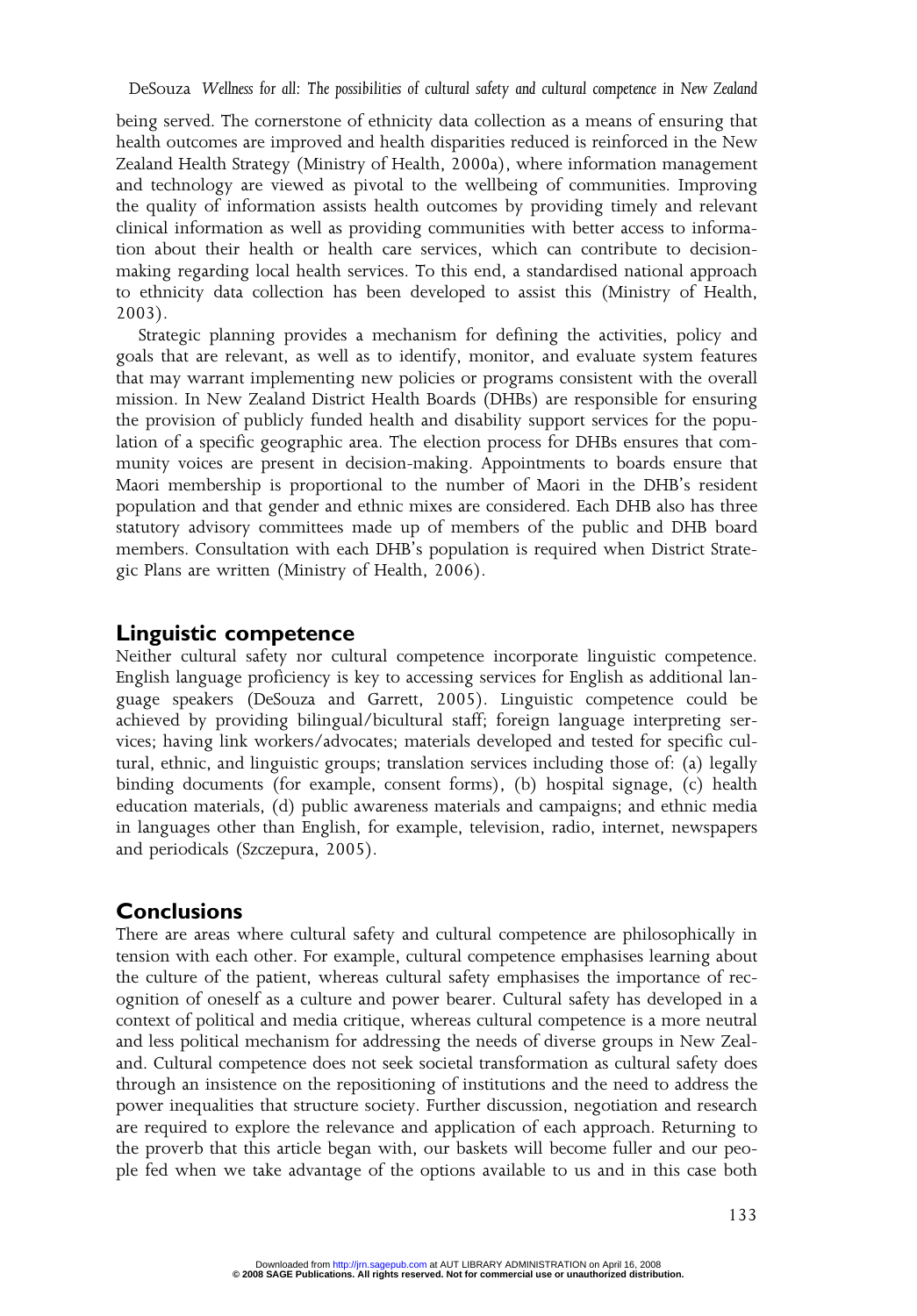paradigms have value in providing practical and theoretical mechanisms for enhancing and advancing the well-being of communities in Aotearoa.

#### Key points

- Innovative and institutional responses to cultural diversity in New Zealand hold promise for local nursing therory and practice development as well as interdisciplinary and international consideration.
- A political, structural and social approach such as cultural safety which values and privileges the indigenous people of the land through a commitment to the Treaty of Waitangi is fundamental.
- International cultural competence paradigms can provide operational guidance for nurses and organisations in practice settings that can complement the implementation of cultural safety.

#### **References**

- Abbott, MW, Wong, S, Giles, LC, Wong, S, Young, W, Au, M. (2003) Depression in older Chinese migrants to Auckland. Aust. N. Z. J. Psychiatry 37: 445–451.
- Abbott, MW, Wong, S, Williams, M, Au, MK, Young, W. (2000) Recent Chinese migrants' health, adjustment to life in New Zealand and primary health care utilization. Disabil. Rehabil. 22: 43–57.
- Accident Compensation Corporation. (2004) Summary Guidelines on Maori Cultural Competencies for Providers. Wellington: Accident Compensation Corporation.
- Accident Compensation Corporation (undated) Service Delivery for Maori. Wellington: Accident Compensation **Corporation**
- Ajwani, S, Blakely, T, Robson, B, Tobias, M, Bonne, M. (2003) Decades of Disparity Ethnic Mortality Trends in New Zealand 1980–1999. Wellington: Ministry of Health.
- Allen, DG. (1999) Knowledge, politics, culture and gender: a discourse perspective. Can. J. Nurs. Res. 30: 227– 234.
- Bacal, K, Jansen, P, Smith, K. (2006) Developing cultural competency in accordance with the Health Practitioners Competence Assurance Act. N. Z. Fam. Physician 33: 305– 309.
- Betancourt, JR, Alexander, R. Green, Carrillo JE (2002) Cultural Competence in Health Care: Emerging Frameworks and Practical Approaches. New York: The Commonwealth Fund.
- Butt, D. Green, Carrillo JE (2002) "Biculturalism as Multiculturalism (in monocultural New Zealand)" Presentation to "Biculturalism or Multiculturalism?" conference, University of Canterbury, 2 September 2005. Available http://www.dannybutt.net/acp/2005/ 09/04/biculturalism-as-multiculturalism/
- Cooney, C. (1994) A comparative analysis of transcultural nursing and cultural safety. Nurs. Prax. N. Z. 9: 6–12.
- Crawley, L, Pulotu-Endemann, FK, Stanley-Findlay, RTU. New Zealand Ministry of Health (1995) Strategic Directions for the Mental Health Services for Pacific

Islands People. Wellington, New Zealand: Ministry of Health.

- Desouza, R, Garrett, N. (2005) Access Issues for Chinese people in New Zealand. Auckland: Auckland University of Technology and Accident Compensation Corporation.
- Ellison-Loschmann, L, Pearce, N. (2006) Improving access to health care among New Zealand's Maori Population. Am. J. Public Health 96: 612–617.
- Johnstone, MJ, Kanitsaki, O. (2007) An exploration of the notion and nature of the construct of cultural safety and its applicability to the Australian health care context. J. Transcult. Nurs. 18: 247–256.
- Leininger, M. (1995) Transcultural Nursing: Concepts, Theories, Research & Practice. New York, London: McGraw-Hill.
- McCreanor, T, Nairn, R. (2002) Tauiwi general practitioners' talk about Maori health: interpretative repertoires. N. Z. Med. J. 115
- Mental Health Commission. (2001) Pacific Mental Health Services and Workforce: Moving on the Blueprint. Wellington: Mental Health Commission.
- Ministry of Health. (2000) The New Zealand Health Strategy. Wellington: Ministry of Health.
- Ministry of Health. (2000b) The Pacific Health and Disability Action Plan. Wellington: Ministry of Health.
- Ministry of Health. (2002) Te Puawaitanga: Mäori Mental Health National Strategic Framework. Wellington: Ministry of Health.
- Ministry of Health. (2003) Health and Disability Sector Ethnicity Data Protocols. Wellington: Ministry of Health.
- Ministry of Health. (2004) Tupu Ola Moui: The Pacific Health Chart Book 2004. Wellington: Ministry of Health.
- Ministry of Health. (2006) Frequently Asked Questions About District Health Boards. Wellington: Ministry of Health.
- Ministry of HealthMinistry of Pacific Island Affairs. (2004) Tupu Ola Moui: The Pacific Health Chart Book 2004. Wellington: Ministry of Health.
- New Zealand Psychologists Board. (2006) Cultural Competencies for Psychologists Registered Under the